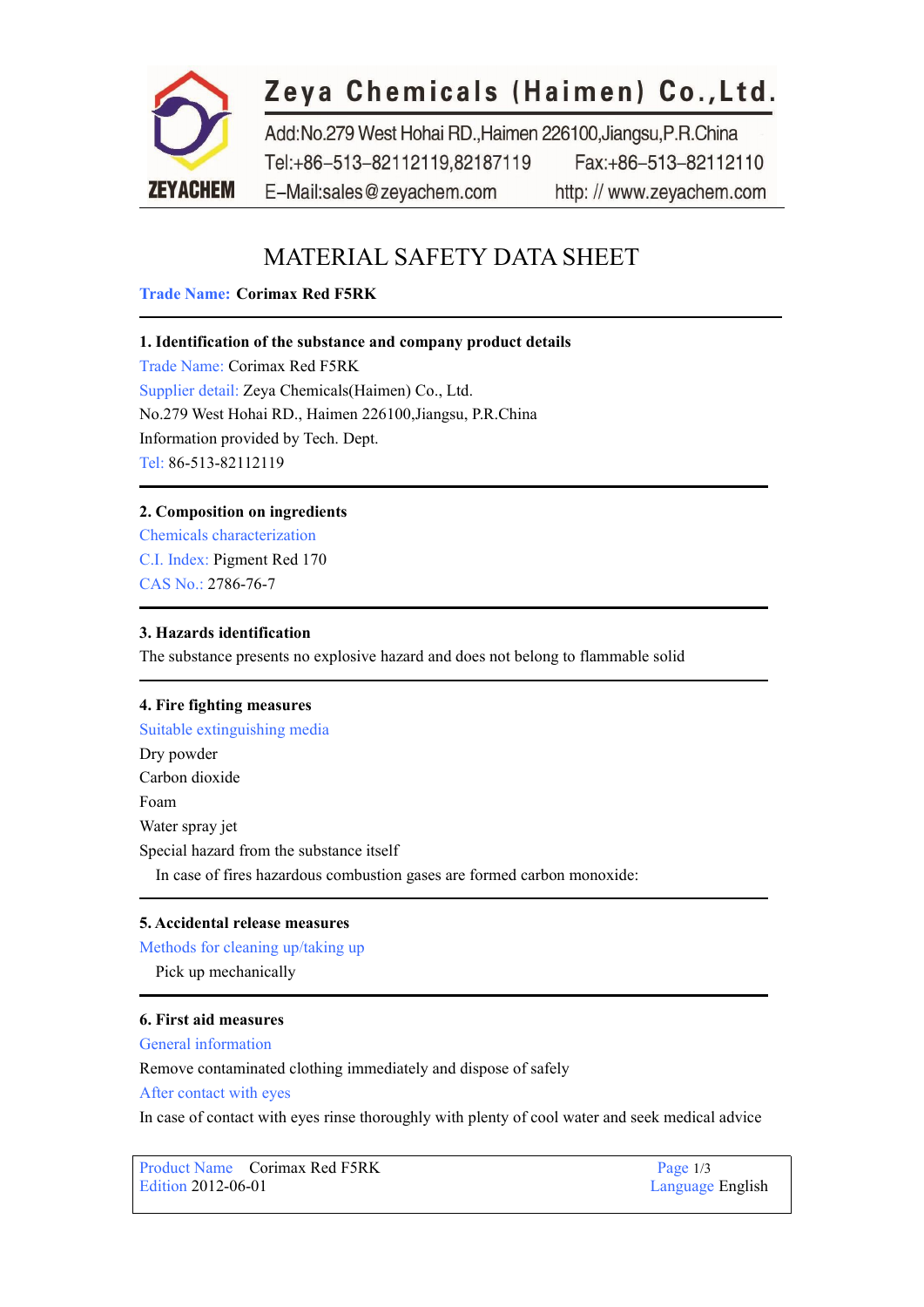

# Zeya Chemicals (Haimen) Co., Ltd.

Add:No.279 West Hohai RD.,Haimen 226100,Jiangsu,P.R.China Tel:+86-513-82112119.82187119 Fax:+86-513-82112110 E-Mail:sales@zeyachem.com http://www.zeyachem.com

# After contact with skin

In case of contact with skin wash off with soap and water

#### **7. Exposure controls/personal protection**

General protective measures Do not inhale dust Avoid contact with eyes and skin Respiratory protection: dust mask Hand protection: gloves Eye protection: safety glasses Hygiene measures Keep away from foodstuffs and beverages Wash hands before breaks and after work

#### **8. Handling and storage**

#### Handling

Advice on protection against fire and explosion Keep away from sources of ignition Avoid formation of dust Take precautionary measures against electrostatic loading

# Storage

Be kept in a ventilated, cool and dry place, it should be also avoided to contact with acid material and expose to air.

Keep container dry

#### **9. Physical and chemical properties**

#### Appearance

Form: powder Color: red Odor: odorless Data relevant to safety Solubility in water: insoluble

#### **10. Toxicological information**

Irritant effect on skin: non-irritant Irritant effect on eyes: non-irritant

# **11. Ecological information**

Product Name Corimax Red F5RK Page 2/3<br>Edition 2012-06-01 Language

Language English